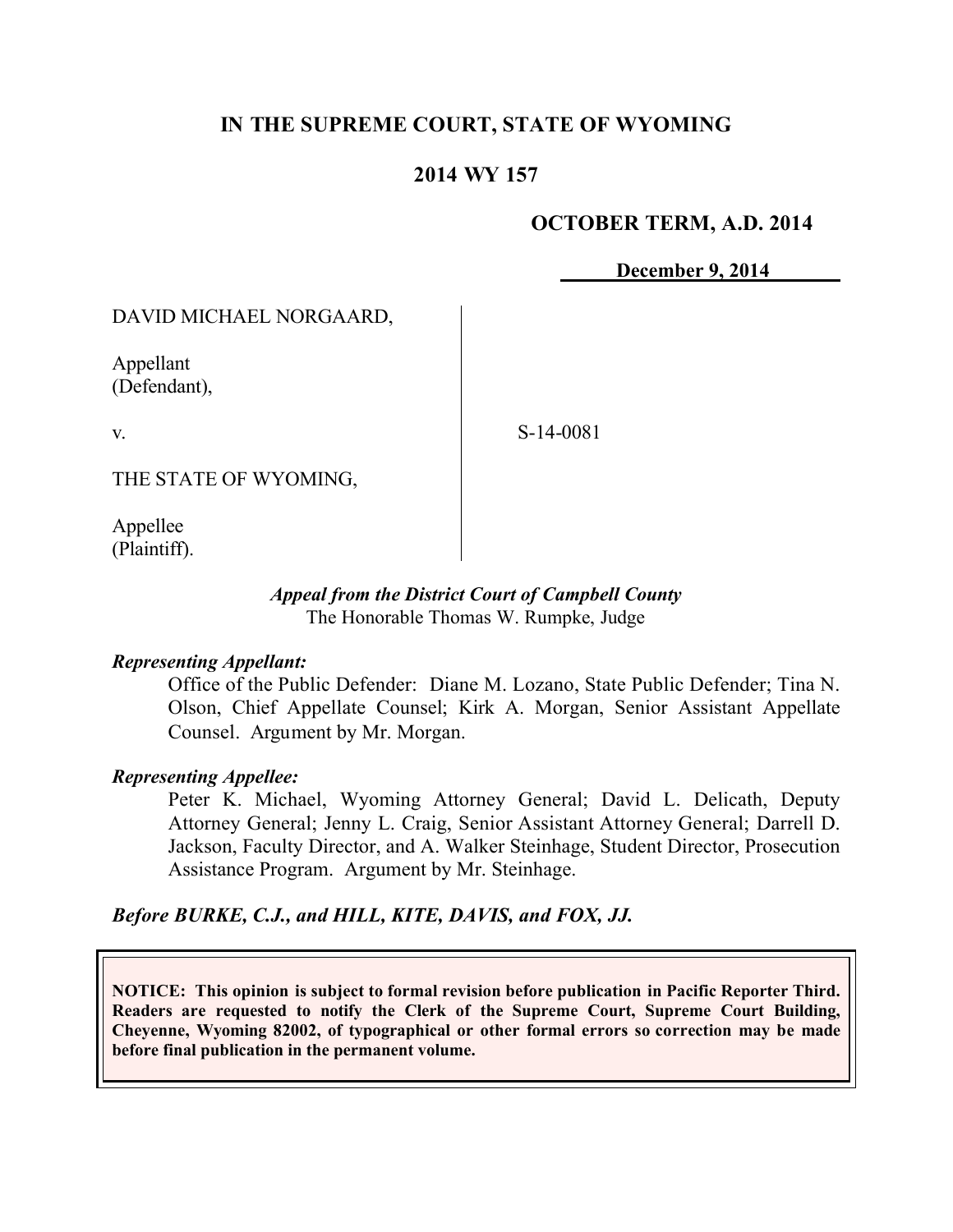#### **KITE, Justice.**

[¶1] David Michael Norgaard claims he was subjected to cruel and/or unusual punishment in violation of the United States and Wyoming constitutions when he was sentenced to life in prison without the possibility of parole upon his second conviction for sexual abuse of a minor. We acknowledge the punishment is harsh, but, under the circumstances presented here, we find it is valid under both constitutions. Consequently, we affirm.

#### **ISSUES**

- [¶2] Mr. Norgaard presents the following issues on appeal:
	- I. Is the sentence of life without the possibility of parole grossly disproportionate to the offense and therefore in violation of the Eighth Amendment of the United States Constitution?
	- II. Does Appellant's sentence of life in prison without the possibility of parole violate Art. 1, § 14 of the Wyoming Constitution?

The State presents a single appellate issue:

A criminal sentence violates the Eighth Amendment to the United States Constitution if the sentence is found to be cruel **and** unusual. A criminal sentence violates article 1, section 14 of the Wyoming Constitution if it is cruel **or** unusual. The district court sentenced Norgaard to a mandatory term of life in prison without the possibility of parole as mandated by Wyo. Stat. Ann. § 6-2-306(e). Did the district court commit plain error by imposing this sentence?

(Emphasis in original).

 $\overline{a}$ 

# **FACTS**

[¶3] Mr. Norgaard was charged with one count of first degree sexual abuse of a minor under Wyo. Stat. Ann. § 6-2-314(a)(i) (LexisNexis 2013)<sup>1</sup> and one count of second

<sup>&</sup>lt;sup>1</sup> Section 6-2-314 states in relevant part:

<sup>(</sup>a) An actor commits the crime of sexual abuse of a minor in the first degree if: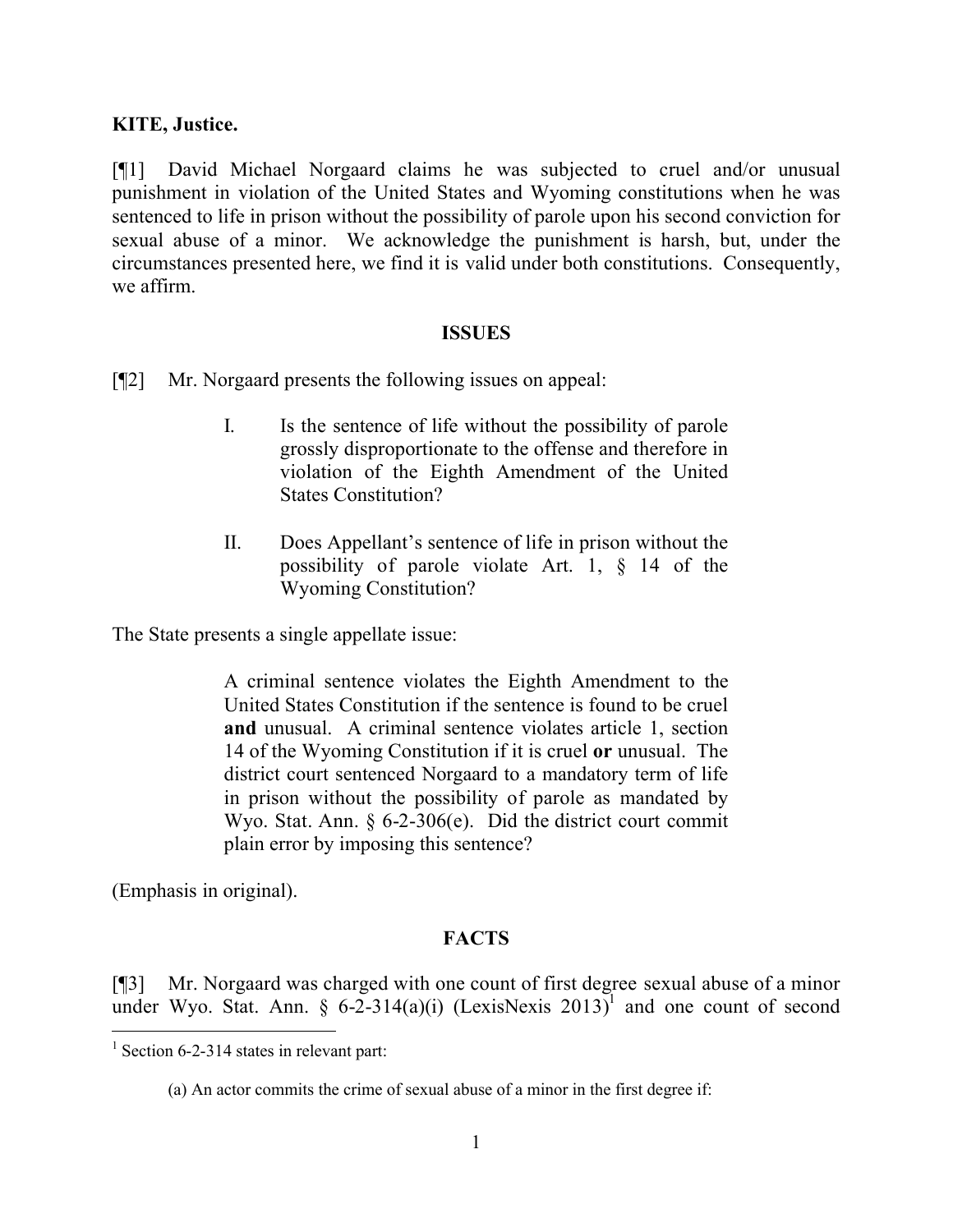degree sexual abuse of a minor under Wyo. Stat. Ann.  $\S$  6-2-315(a)(ii) (LexisNexis  $2013$ <sup>2</sup> for events occurring on August 12, 2012. He was also charged with one count of second degree sexual abuse of a minor for an offense on August 5, 2012. All of the charges involved the same six-year old female victim.

[¶4] Mr. Norgaard was previously convicted, while in the United States Army in 1997, of a similar offense. The State filed a notice of intent to introduce at trial evidence of the

(i) Being sixteen (16) years of age or older, the actor inflicts sexual intrusion on a victim who is less than thirteen (13) years of age;

. . . .

 $\overline{a}$ 

(c) A person convicted under paragraph  $(a)(i)$  of this section, where the actor is at least twenty-one (21) years of age, is subject to imprisonment for not less than twenty-five (25) years nor more than fifty (50) years, unless the person convicted qualified under W.S. 6-2-306(e).

Sexual intrusion is defined at Wyo. Stat. Ann.  $\S 6-2-301(a)(vii)$  as:

(vii) "Sexual intrusion" means:

(A) Any intrusion, however slight, by any object or any part of a person's body, except the mouth, tongue or penis, into the genital or anal opening of another person's body if that sexual intrusion can reasonably be construed as being for the purposes of sexual arousal, gratification or abuse; or

(B) Sexual intercourse, cunnilingus, fellatio, analingus or anal intercourse with or without emission.

 $2$  Section 6-2-315 states in relevant part:

(a) Except under circumstance constituting sexual abuse of a minor in the first degree as defined by W.S. 6-2-314, an actor commits the crime of sexual abuse of a minor in the second degree if:

. . . .

. . . .

(ii) Being sixteen (16) years of age or older, the actor engages in sexual contact of a victim who is less than thirteen (13) years of age;

(b) A person convicted under subsection (a) of this section is subject to imprisonment for not more than twenty (20) years, unless the person convicted qualifies under W.S. 6-2-  $306(e)$ .

Sexual contact is defined at  $\S$  6-2-301(a)(vi) as:

(vi) "Sexual contact" means touching, with the intention of sexual arousal, gratification or abuse, of the victim's intimate parts by the actor, or of the actor's intimate parts by the victim, or of the clothing covering the immediate area of the victim's or actor's intimate parts[.]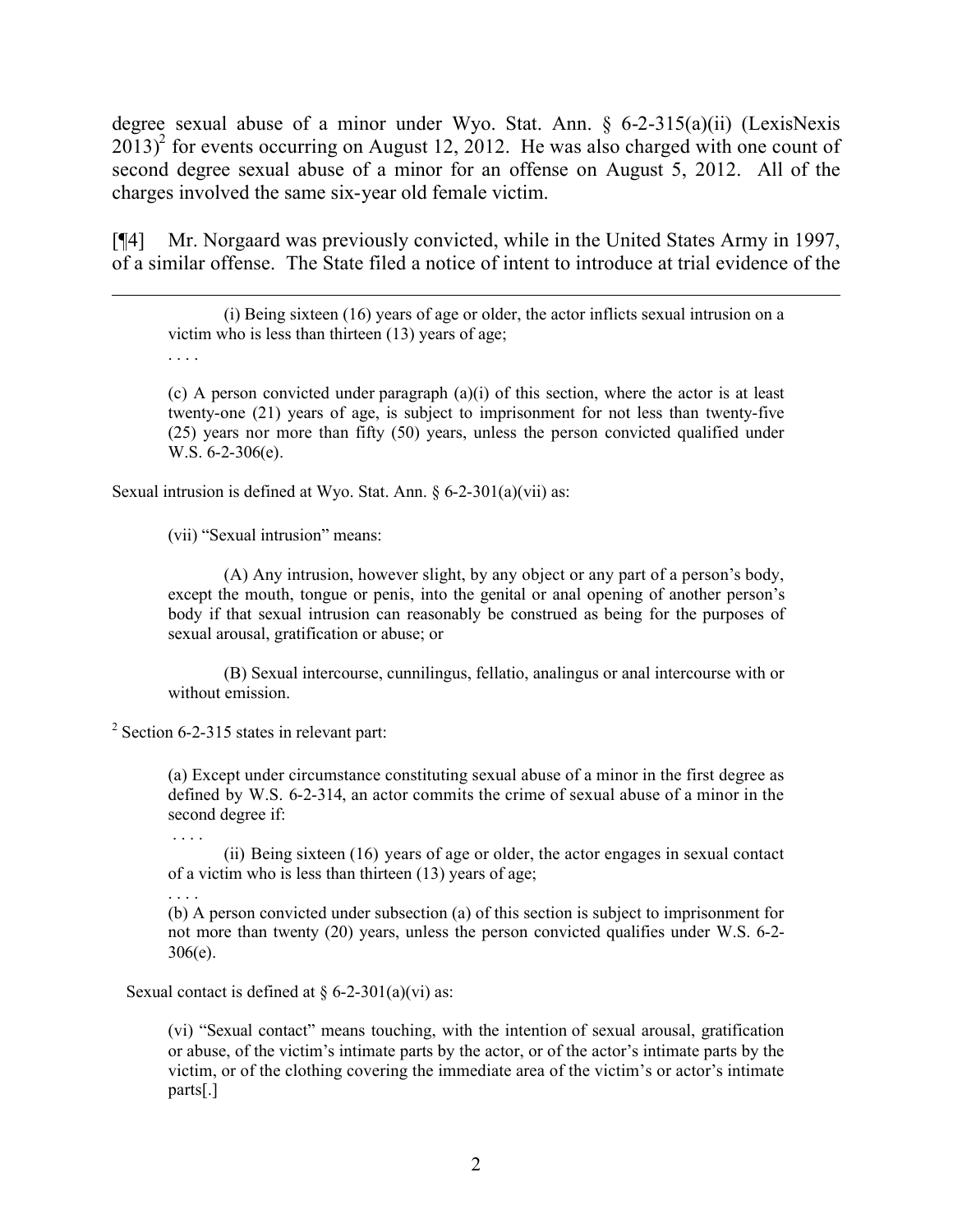prior conviction under W.R.E. 404(b). The district court held a hearing and ruled the evidence was admissible. Thereafter, the parties negotiated a plea agreement in which Mr. Norgaard agreed to plead no contest to the second count of the information, second degree sexual abuse committed on August 12, 2012, and the State agreed to dismiss the other two counts. Mr. Norgaard specifically acknowledged in the plea agreement that the sentence for a second conviction of second degree sexual abuse of a minor was life in prison without the possibility of parole.

[¶5] The district court ruled that probation was not appropriate in Mr. Norgaard's case and imposed the only prison term allowed under Wyo. Stat. Ann. §§ 6-2-315(b) and 6-2- 306(e) (LexisNexis 2013)–life without the possibility of parole. Mr. Norgaard appealed. We will present additional facts in our discussion of the issues below.

# **STANDARD OF REVIEW**

[¶6] The parties disagree on the pertinent standard of review. Mr. Norgaard argues that the standard of review of the constitutional issue is *de novo.* The State argues that, because Mr. Norgaard failed to object to the sentence below, we are limited to a search for plain error.<sup>3</sup>

[¶7] We understand the State's concern with Mr. Norgaard's failure to object or present his constitutional arguments below. However, the salient question we must answer in this case is really no different if addressed under the plain error standard or a simple *de novo* standard. To establish plain error, an appellant must demonstrate "that the record patently demonstrates the district court transgressed a clear and unequivocal rule of law and such violation adversely affected his substantial right." *Sandoval v. State,* 2009 WY 121, ¶ 6, 217 P.3d 393, 395 (Wyo. 2009), citing *Manes v. State,* 2004 WY 70, ¶ 9, 92 P.3d 289, 292 (Wyo. 2004). Mr. Norgaard's sentence is clear in the record and a substantial right will certainly be adversely affected if his sentence of life without parole is found to be unconstitutionally cruel and unusual. The only question to be resolved under the plain error standard is whether the sentence violates the constitutional

<sup>&</sup>lt;sup>3</sup> Although the State does not argue that Mr. Norgaard waived his right to challenge his sentence as cruel and unusual by failing to raise the issue in the district court, there is precedent to that effect. *See Apodaca v. State,* 571 P.2d 603, 605 (Wyo. 1977) (issue of whether juvenile defendant was subjected to cruel and unusual punishment by being sentenced to the penitentiary was not addressed on appeal because it was not raised in the district court); *Bhutto v. State,* 2005 WY 78, ¶¶ 36-38, 114 P.3d 1252, 1265-66 (Wyo. 2005) (refusing to address issue of whether murder statute which allowed judge to choose between life imprisonment and life imprisonment without parole without any guidelines violated due process or was an unconstitutional arbitrary power because defendant did not raise it below); *United States v. Rivera,* 546 F.3d 245, 254 (2d. Cir. 2008) (defendant's claim on appeal that his sentence was cruel and unusual in violation of the Eighth Amendment forfeited because it was not raised in the district court).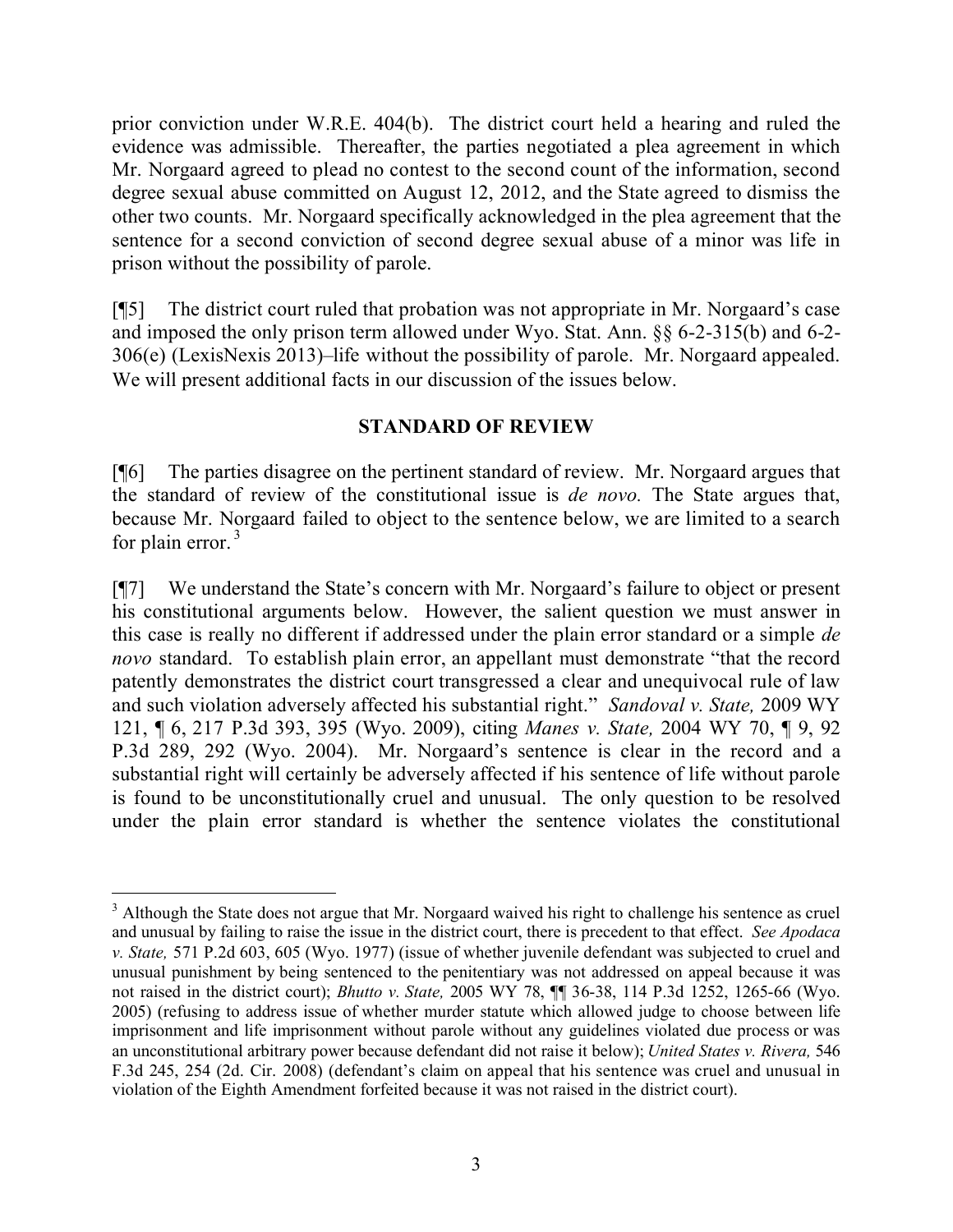provisions. Determination of that legal question is, of course, subject to *de novo* review.<sup>4</sup> *Sen v. State,* 2013 WY 47, ¶ 43, 301 P.3d 106, 122 (Wyo. 2013). Thus, we apply our *de novo* standard of review under the circumstances of this case.

## **DISCUSSION**

### *1. Eighth Amendment to the United States Constitution*

[¶8] The United States Constitution Amendment VIII states: "Excessive bail shall not be required, nor excessive fines imposed, nor cruel and unusual punishments inflicted." The provision applies to the states by application of the due process clause of the Fourteenth Amendment to the United States Constitution. *Robinson v. California,* 370 U.S. 660, 675, 82 S. Ct. 1417, 8 L. Ed. 2d 758 (1962). Under the Eighth Amendment barbaric punishments and sentences that are disproportionate to the crime are prohibited. *Solem v. Helm*, 463 U.S. 277, 284, 103 S. Ct. 3001, 77 L. Ed. 2d 637 (1983); *Bear Cloud v. State,* 2013 WY 18, ¶ 18, 294 P.3d 36, 41 (Wyo. 2013). *But see Harmelin v. Michigan,* 501 U.S. 957, 966-75, 111 S. Ct. 2680, 115 L. Ed. 2d 836 (1991) (two justices asserting that the Eighth Amendment was not intended to prohibit disproportionate punishments).

[¶9] In *Graham v. Florida,* 560 U.S. 48, 58-59, 130 S. Ct. 2011, 176 L. Ed. 2d 825 (2010), the United States Supreme Court explained:

> To determine whether a punishment is cruel and unusual, courts must look beyond historical conceptions to "'the evolving standards of decency that mark the progress of a maturing society.'" *Estelle v. Gamble,* 429 U.S. 97, 102, 97 S.Ct. 285, [290,] 50 L.Ed.2d 251 (1976) (quoting *Trop v. Dulles,* 356 U.S. 86, 101, 78 S.Ct. 590, [598,] 2 L.Ed.2d 630 (1958) (plurality opinion)). "This is because '[t]he standard of extreme cruelty is not merely descriptive, but necessarily embodies a moral judgment. The standard itself remains the same, but its applicability must change as the basic mores of society change.<sup>'</sup>" *Kennedy v. Louisiana*, 554 U.S. 407, 419, 128 S.Ct. 2641, 2649, 171 L.Ed.2d 525, 538 (2008) (quoting *Furman v. Georgia,* 408 U.S. 238, 382, 92 S.Ct. 2726, [2800,] 33 L.Ed.2d 346 (1972) (Burger, C.J., dissenting)).

> The Cruel and Unusual Punishments Clause prohibits the imposition of inherently barbaric punishments under all

<sup>&</sup>lt;sup>4</sup> Because we find no violation of the constitutional provisions, we do not need to determine whether the rule of law was clear and unequivocal.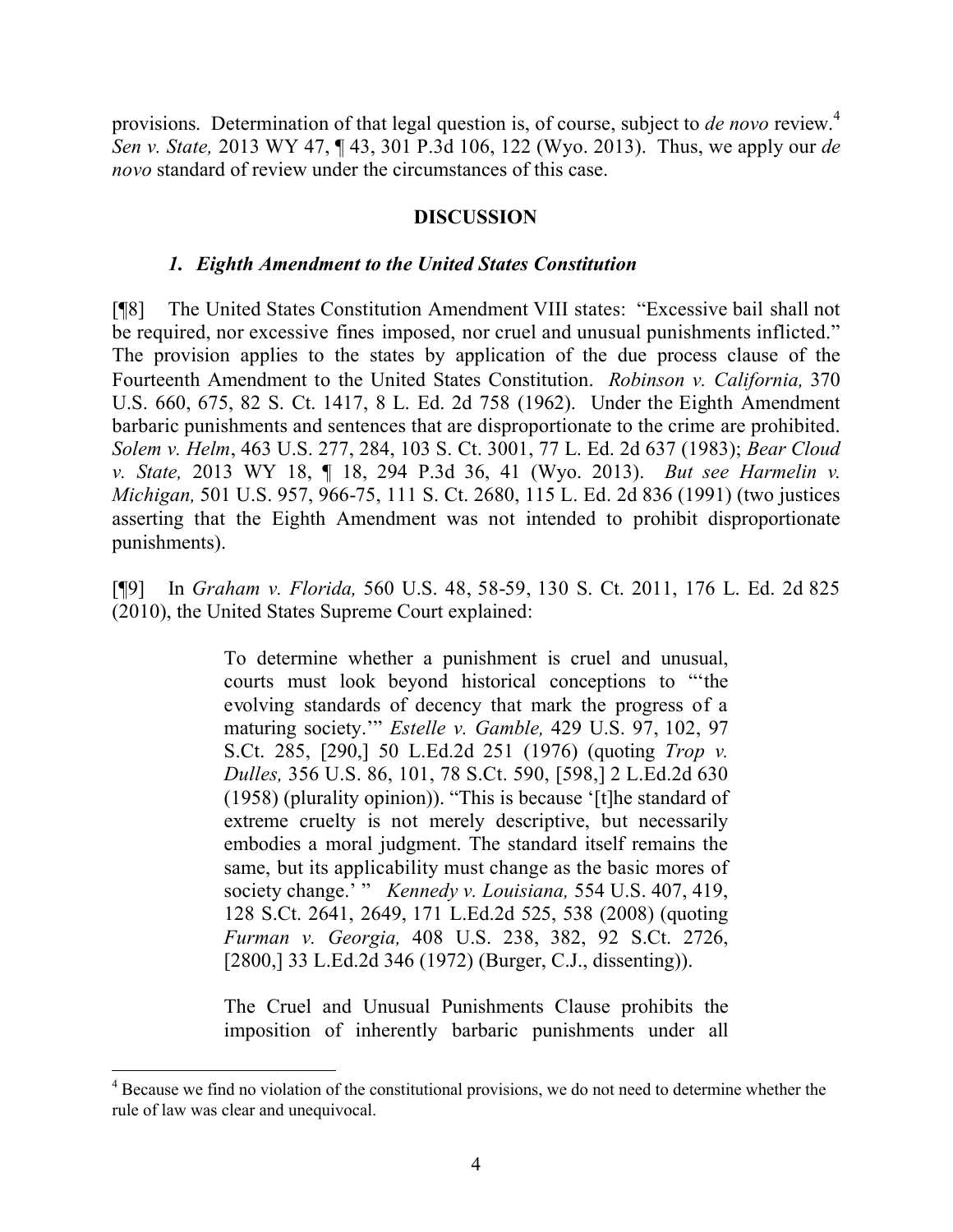circumstances. *See, e.g., Hope v. Pelzer,* 536 U.S. 730, 122 S.Ct. 2508, 153 L.Ed.2d 666 (2002). "[P]unishments of torture," for example, "are forbidden." *Wilkerson v. Utah,* 99 U.S. 130, 136, 25 L.Ed. 345 (1879). These cases underscore the essential principle that, under the Eighth Amendment, the State must respect the human attributes even of those who have committed serious crimes.

For the most part, however, the Court's precedents consider punishments challenged not as inherently barbaric but as disproportionate to the crime. The concept of proportionality is central to the Eighth Amendment. Embodied in the Constitution's ban on cruel and unusual punishments is the "precept of justice that punishment for crime should be graduated and proportioned to [the] offense." *Weems v. United States,* 217 U.S. 349, 367, 30 S.Ct. 544, [549,] 54 L.Ed. 793 (1910).

*See also Tucker v. State,* 2010 WY 162, ¶ 49, 245 P.3d 301, 314 (Wyo. 2010).

[¶10] Mr. Norgaard maintains his punishment violates the Eighth Amendment because it is grossly disproportionate to the crime he committed. He pleaded no contest to second degree sexual abuse of a minor under  $\S$  6-2-315 which generally carries a maximum penalty of twenty years in prison, but because he had a prior conviction for sexual abuse of a minor, he qualified for an enhanced penalty under  $\S$  6-2-306(e). Section 6-2-306(e) states:

> (e) An actor who is convicted of sexual abuse of a minor under W.S. 6-2-314 or 6-2-315 shall be punished by life imprisonment without parole if the actor has one (1) or more previous convictions for a violation of W.S. 6-2-302 through 6-2-304, 6-2-314 or 6-2-315, or a criminal statute containing the same or similar elements as the crimes defined by W.S. 6- 2-302 through 6-2-304, 6-2-314 or 6-2-315, which convictions resulted from charges separately brought and which arose out of separate occurrences in this state or elsewhere and which convictions were for offenses committed after the actor reached the age of eighteen (18) years of age.

[¶11] Wyoming follows the United States Supreme Court's test from *Solem* to determine whether a sentence is proportional*. Oakley v. State,* 715 P.2d 1374, 1376-77 (Wyo. 1986). The *Solem* test includes three elements: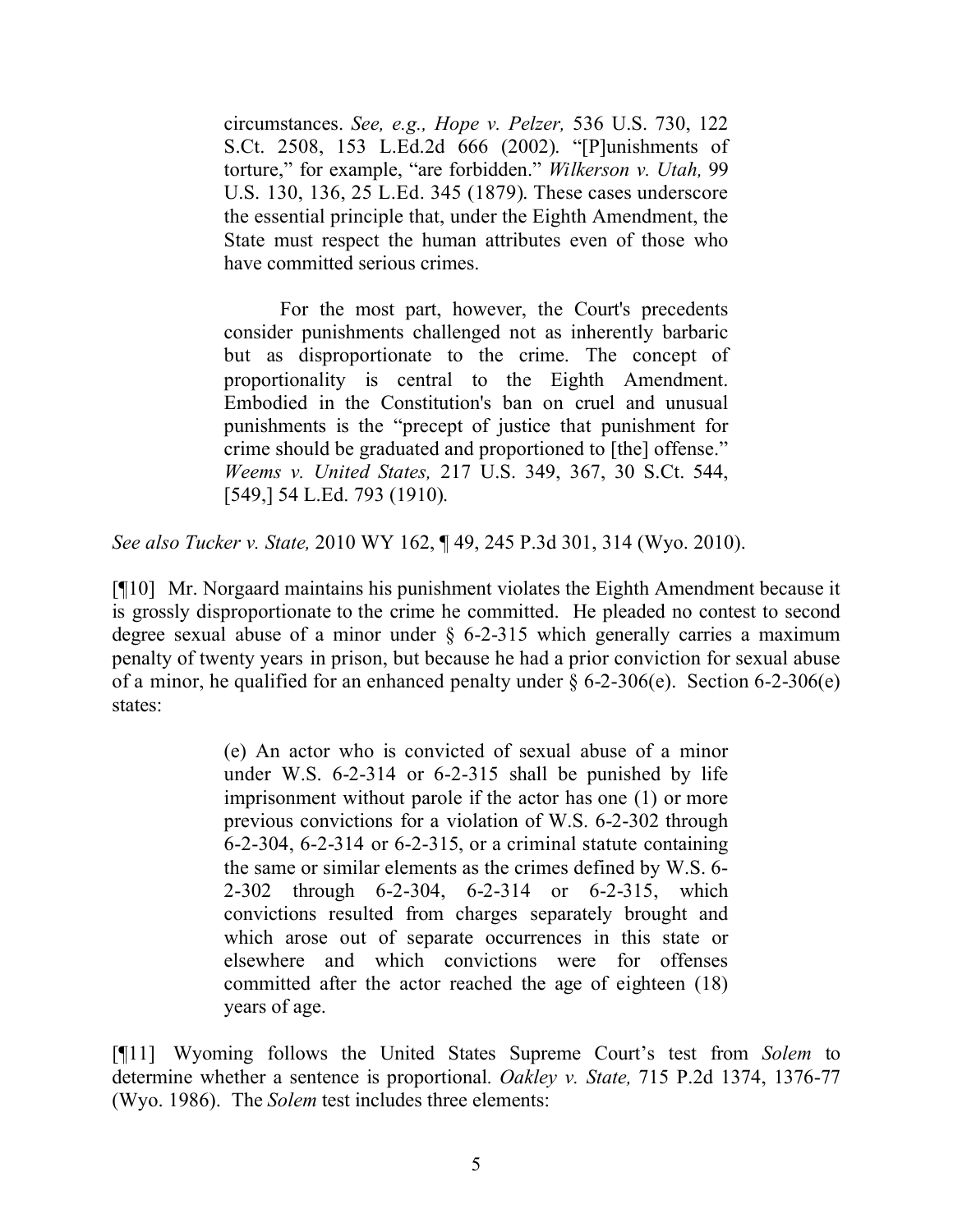[A] court's proportionality analysis under the Eighth Amendment should be guided by objective criteria, including (i) the gravity of the offense and the harshness of the penalty; (ii) the sentences imposed on other criminals in the same jurisdiction; and (iii) the sentences imposed for commission of the same crime in other jurisdictions.

*Solem,* 463 U.S. at 292, 103 S. Ct. at 3011. We consider first whether the gravity of the offense and the harshness of the penalty are proportional. We apply the last two elements of the test only if we find the sentence is grossly disproportionate to the crime. *Oakley,*  715 P.2d at 1379; *Tucker,* ¶ 49, 245 P.3d at 314-15.

[ $[12]$ ] The sentence applicable to repeat sex offenders under § 6-2-306(e) of life in prison without parole is indisputably severe. In fact, as Mr. Norgaard points out, aside from the death penalty, life in prison without the possibility of parole is the most severe punishment meted out by our legal system. *Graham,* 130 S. Ct. at 2027; *Harmelin,* 501 U.S. at 1001, 111 S. Ct. at 2680 (a sentence of life imprisonment without possibility of parole is "the second most severe penalty permitted by law"). However, given the specific criteria for qualifying prior convictions, the harsh sentence of  $\S$  6-2-306(e) will apply to a relatively small group of habitual and dangerous sex offenders.

[¶13] It is important to remember that repeat sex offenders are subject to a mandatory severe penalty under our penal code because they have a history of committing extraordinarily serious crimes. In his argument that the mandatory sentence is grossly disproportionate to his criminal offense, Mr. Norgaard focuses on the sexual contact element of second degree sexual assault, i.e., "touching, with the intention of sexual arousal, gratification or abuse, of the victim's intimate parts by the actor, or of the actor's intimate parts by the victim, or of the clothing covering the immediate area of the victim's or actor's intimate parts."  $\S 6-2-301(a)(vi)$ . He argues that such conduct, while criminal, should not expose a defendant to the second most severe penalty that exists in our penal system.

[¶14] In determining whether a sentence is grossly disproportionate under *Solem,* 463 U.S. at 295-97, 103 S. Ct. at 3012, the elements of an offense are not considered in a vacuum; instead, courts look at the defendant's actual criminal conduct. Given he entered a no contest plea, the prosecutor provided the factual basis for Mr. Norgaard's plea. The prosecutor stated that the six-year old victim and her family took a trip to Devil's Tower on August 11, 2012. When they returned home to Gillette, the victim's father invited Mr. Norgaard, who was a close family friend, over to their house. The children went to bed and the adults stayed outside having drinks. Later in the evening: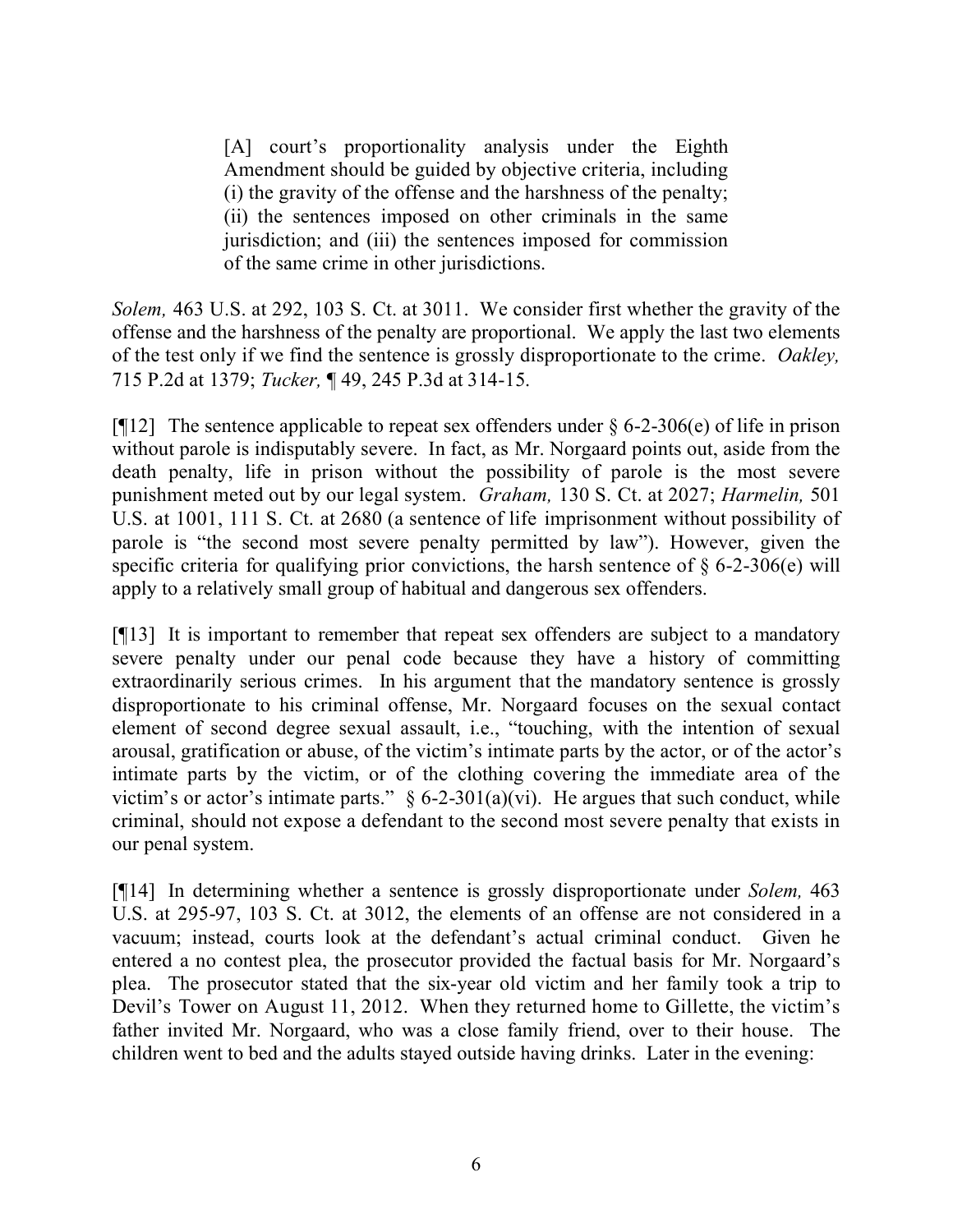Mr. Norgaard left the [victim's] parents outside and went inside for what [the victim's mother] felt was an extended period of time. [The mother] needed to use the restroom so she also went inside.

[The mother] noticed [the victim's] door was open and noted that it would be unusual because [the victim] always closed her door to keep the cat out. [The mother] went into [the victim's] room and found her awake. [The victim] reported to [the mother] that Uncle Day had woken her up. Uncle Day is what the children called Mr. Norgaard.

[The mother] asked why Mr. Norgaard had been in her room and [the victim] reported that she couldn't tell. [The mother] asked again and [the victim] reported that Mr. Norgaard touched her butt crack. [The mother] asked if he had done anything else and [the victim] reported he kissed my pee-pee. [The mother] asked [the victim] what pee-pee meant and [the victim] told her the red part.

[The mother] informed [the father] of what [the victim] had told her and immediately took [the victim] to the hospital where a SANE [sexual assault nurse examiner] nurse performed a swab of her vaginal and anal area.

The DNA recovered from the swab was consistent with Mr. Norgaard. The victim also gave an account of the offense to a forensic interviewer. Mr. Norgaard agreed at the change of plea hearing that the State's evidence would establish the facts recited by the prosecutor.

[¶15] The prosecutor also described Mr. Norgaard's former offense, which he committed in 1997 when he was nineteen years old. Mr. Norgaard signed a stipulation of fact in that earlier proceeding and it is part of the record in the present case. The prosecutor summarized the stipulation of fact as: "Mr. Norgaard after attending a birthday party drank some beers with the parents, went into the bedroom of a minor child, four years of age, and performed cunnilingus on the child." Mr. Norgaard committed that offense while in the United States Army and was court-martialed and pleaded guilty to forcible sodomy of a child. Mr. Norgaard was sentenced to twelve months imprisonment, his military rank was reduced and he was dishonorably discharged.

[¶16] This Court and the United States Supreme Court have recognized that repeat offenses provide a legitimate basis for more severe penalties. *Heinemann v. State,* 12 P.3d 692, 699-700 (Wyo. 2000); *Rummel v. Estelle,* 445 U.S. 263, 276, 100 S. Ct. 1133,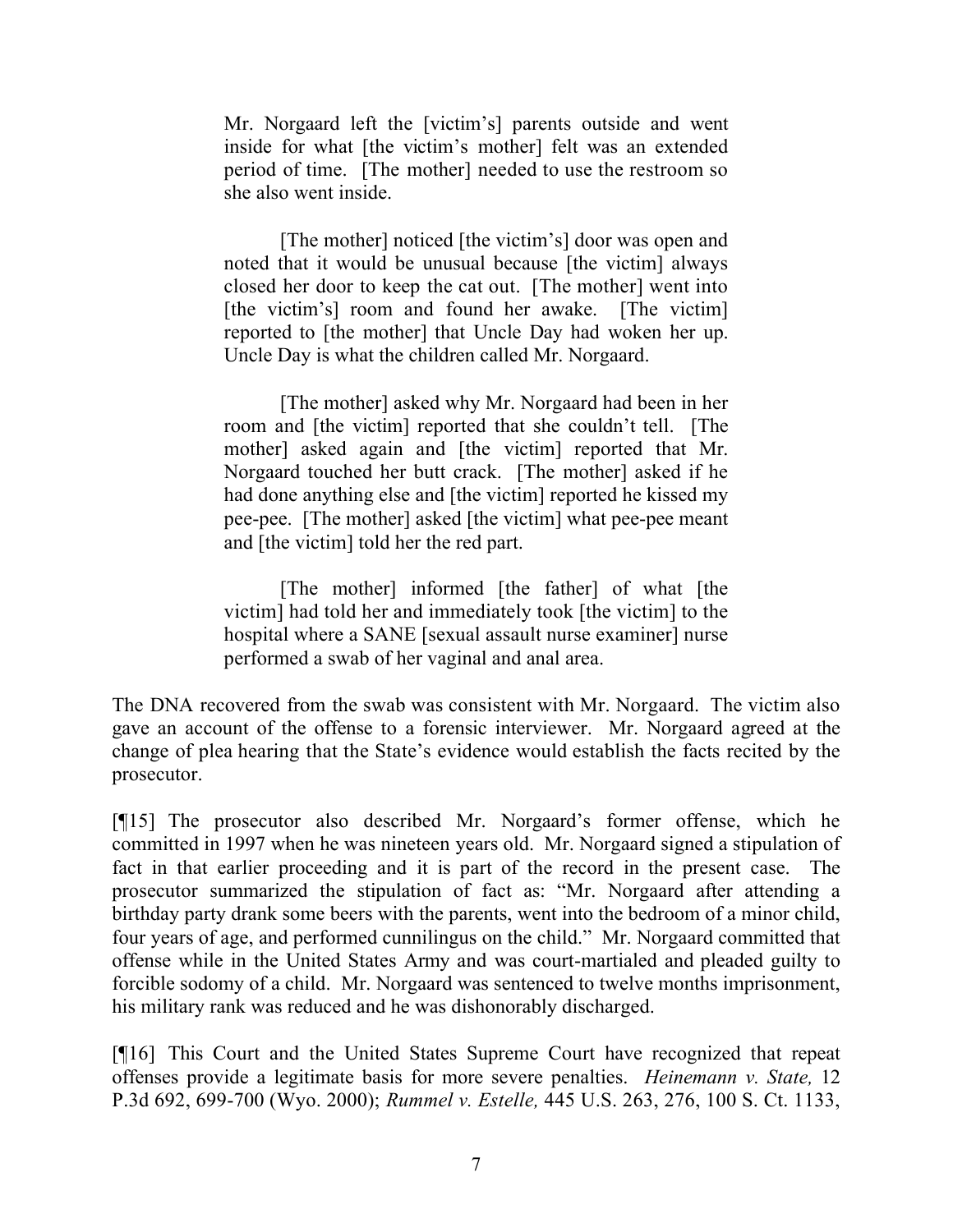1140, 63 L. Ed. 2d 382 (1980) (acknowledging in context of recidivist statutes that the government has an interest in punishing not only the current offense but "in dealing in a harsher manner" with repeat offenders). Mr. Norgaard argues, nevertheless, that the legislature's categorical determination that a second time sexual abuse offender is required to spend the rest of his life in prison without the possibility of parole is unconstitutional. Although he uses the term "categorical" in his argument, he makes no effort to conduct the comprehensive analysis used by the United States Supreme Court in such cases. A determination that categorical punishment is cruel and unusual requires an analysis of such factors as objective indicia of a national consensus on punishment; comparison of the culpability of the offenders in light of their crimes and characteristics along with the severity of the punishment; and the penological justification for the sentencing practice. *See, e.g*., *Graham,* 560 U.S. 48, 130 S. Ct. 2011 (mandatory sentence of life in prison without parole for juveniles in non-homicide cases is unconstitutionally cruel and unusual); *Miller v. Alabama,* 567 U.S. \_\_\_, 132 S. Ct. 2455 (2012) (mandatory sentence of life in prison without parole for juvenile offenders in homicide cases is cruel and unusual punishment).

[¶17] Instead of conducting a complete categorical analysis under the Supreme Court's guidelines, Mr. Norgaard simply directs us to three cases where other states have declared recividist sentences unconstitutional under the Eighth Amendment. In *State v. Davis,* 427 S.E.2d 754 (W.Va. 1993) (per curiam), the West Virginia Supreme Court determined that the appellant had been subjected to cruel and unusual punishment under that state's habitual criminal statute which provided that a third felony conviction resulted in life in prison. The court ruled the sentence was cruel and unusual given all of appellant's convictions were for non-violent crimes, including the most recent which involved breaking and entering into a non-dwelling building and stealing \$10.00.

[¶18] *State v. Wilson,* 859 So.2d 957 (La. Ct. App. 2003) and *State v. Brooks,* 889 So.2d 1064 (La. Ct. App. 2004) were Louisiana court of appeals cases. Although Mr. Norgaard suggests these cases were decided on the basis of the Eighth Amendment, the defendants' sentences were actually declared excessive in violation of the Louisiana Constitution, which prohibits sentences that are cruel, excessive or unusual. LSA Const. art 1,  $\S 20$ . The focus in *Wilson* was on the specific Louisiana constitutional language which prohibits excessive sentences and the Louisiana law that has developed around that language. Using that particular analysis, the court declared Wilson's sentence of life in prison under Louisiana's habitual offender statute excessive. Although Wilson's most recent conviction was for robbing a bank by demanding money while holding his hand in his pocket, his three prior convictions were for non-violent crimes, including two convictions for issuing worthless checks and one for possession of stolen property. The court noted that, while Wilson deserved serious punishment, life in prison was excessive taking into account that, at the time of the robbery, he was suffering from a host of personal and financial issues. *Wilson,* 859 S.2d at 964. The court conducted a similar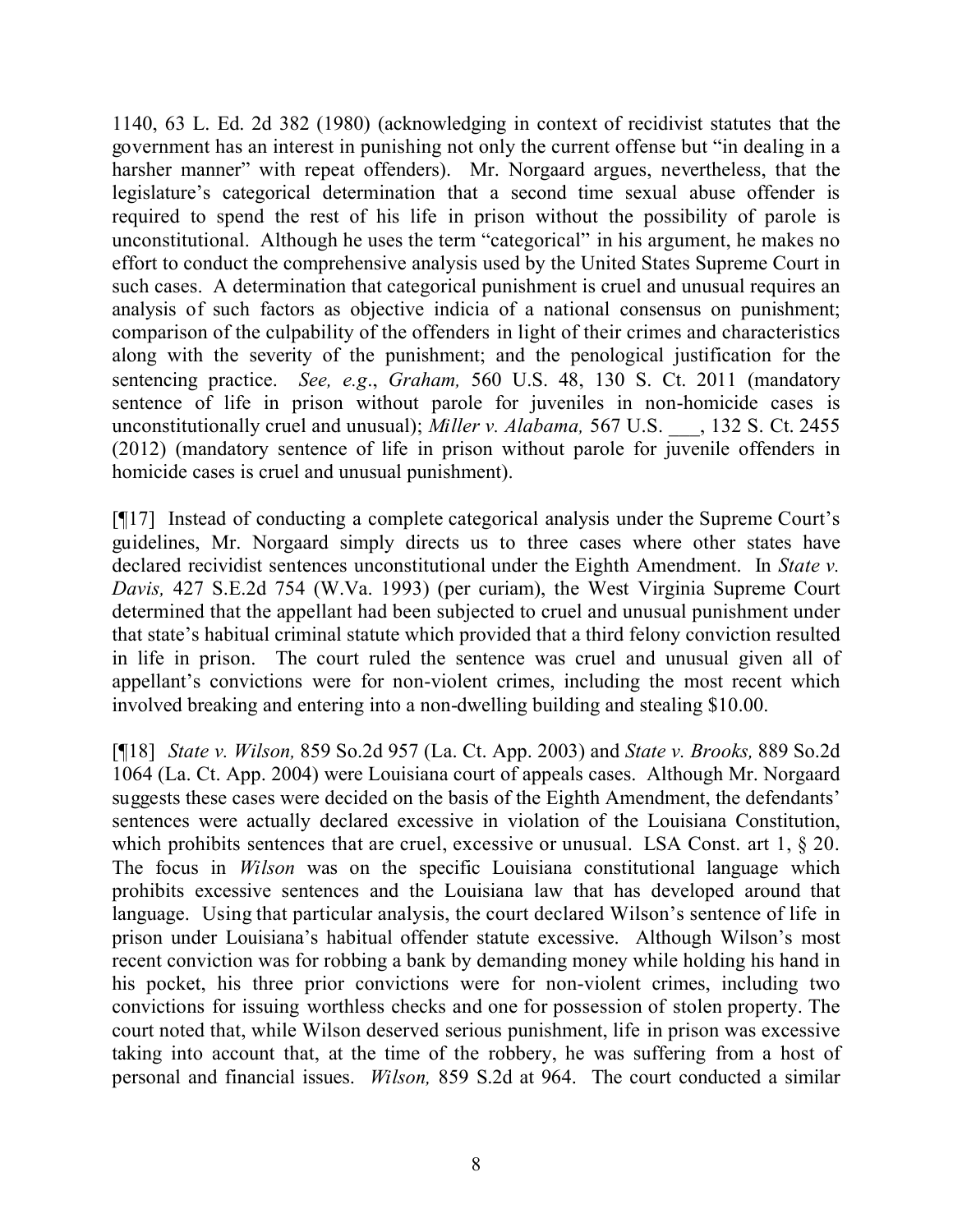analysis in *Brooks,* 889 So.2d at 1070, when it declared a mandatory sentence of life in prison for possession of cocaine by a habitual offender to be excessive.

[¶19] The three cases cited by Mr. Norgaard are obviously distinguishable from the case at bar. The Louisiana cases interpreted a constitutional prohibition against excessive sentences and its attendant procedures which do not exist in Wyoming. Unlike the crimes at issue in *Davis, Wilson,* and *Brooks,* Mr. Norgaard's crimes were committed upon young children, the most vulnerable of victims, and involved very serious criminal conduct of performing oral sex upon four and six year old victims. Mr. Norgaard's repeat sexual offenses are the type of conduct  $\S$  6-2-306(e) was intended to address.

[¶20] In *Heinemann,* 12 P.3d at 699-700, we considered the constitutionality of Wyo. Stat. Ann.  $\S 6$ -2-306(d)<sup>5</sup> which mandated a sentence of life in prison without parole for three convictions of listed sex offenses. We rejected Heinemann's claim that his sentence was disproportional to his crime, stating:

> In his final attack on his sentence, Heinemann contends that his life sentence is disproportional to the crimes of which he stands convicted. He claims that he was essentially sentenced to life for, assuming guilt in all cases, grabbing the breasts of two girls and engaging in a game of strip poker in a non-consensual fashion. In reality, Heinemann became qualified for a life sentence not by the offenses with which he was charged in Wyoming, but by the demonstrable fact that he is a sexual predator who is a habitual sex offender. The intent of the enhanced sentencing provision is to protect the public from individuals who have demonstrated that they are unwilling or unable to conform their conduct to the laws of this state. By his proven conduct, Heinemann has demonstrated, to our satisfaction, that he is a repeat sex offender, despite the failure of some of his attempts because of police interference or victim resistance. The need to protect

<sup>5</sup> The version of § 6-2-306(d) (2000) at issue in *Heinemann* stated in relevant part:

<sup>(</sup>d) An actor who is convicted of sexual assault shall be punished by life imprisonment without parole if the actor has two (2) or more previous convictions for any of the following designated offenses, which convictions resulted from charges separately brought and which arose out of separate occurrences in this state or elsewhere: . . . [list of predicate offenses].

The former statute, therefore, provided for "three strikes" before the mandatory penalty of life imprisonment without parole would apply. Section 6-2-306 has been modified over the years and, in 2007, subsection (e) was added which provided a "two strike" rule for certain crimes.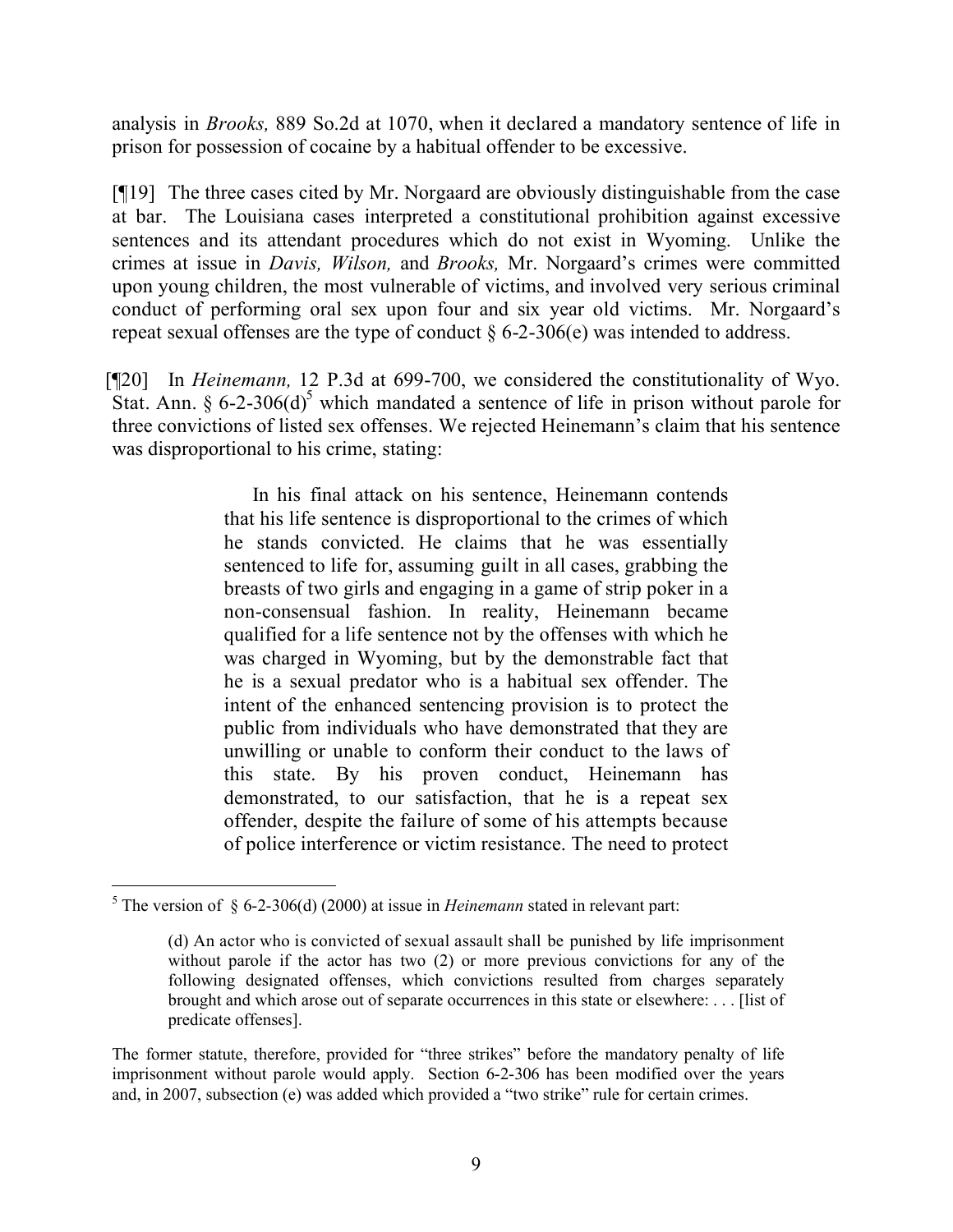society is patent, and no justification is presented to persuade this Court that it should refuse to invoke the enhanced sentencing statute until Heinemann succeeds in inflicting injury or worse in three more sexual assaults.

*Id.*

[¶21] We have discussed habitual criminal statutes and their enhanced penalties in other cases. In *Daniel v. State,* 2003 WY 132, 78 P.3d 205 (Wyo. 2003), this Court stated that the obvious intent of the legislature in adopting recidivist statutes was to remove "from society those recidivists who continue to commit felonies." *Id.,* ¶ 33, 78 P.3d at 216. In *Brown v. State,* 2004 WY 119, ¶¶ 16-17, 99 P.3d 489, 496-98 (Wyo. 2004), we relied upon *Daniel* to uphold Brown's challenge, as cruel and unusual, of his consecutive life sentences for contemporaneous convictions of four counts of second degree sexual assault. Brown's sentence passed constitutional muster even though he did not have a prior criminal history of sexual assaults. *Id.* 

[¶22] Mr. Norgaard, like the defendants in our earlier cases, was not sentenced simply for a single offense. He was sentenced to spend the remainder of his life in prison because he is unwilling or unable to conform to society's mores against using children for sexual gratification. Mr. Norgaard committed both of his crimes as an adult, although the crimes were fifteen years apart. He argues that he was never given the opportunity to reform as his court-martial sentence did not include treatment or rehabilitation. While that was unfortunate, we also recognize that Mr. Norgaard could have, and should have, obtained counseling and treatment on his own to deal with his unacceptable proclivities. He obviously knew his conduct was criminal and morally wrong as he had previously been convicted of a similar offense and apparently told his six year old victim in this case not to tell. Mr. Norgaard's sentence was not grossly disproportionate to his crime, and under our precedent, it is unnecessary to consider the other *Solem* factors to conclude the sentence did not violate the Eighth Amendment to the United States Constitution. *See Oakley* and *Tucker, supra.*

# *2. Wyoming Constitution, Art. 1, § 14*

[¶23] Wyoming Constitution, Art. 1, § 14 states in relevant part: "Excessive bail shall not be required, nor excessive fines imposed, nor shall cruel or unusual punishment be inflicted." Mr. Norgaard argues the state constitution provides greater protection than the federal provision because it is phrased in the disjunctive, cruel **or** unusual, instead of the conjunctive used in the Eighth Amendment, cruel **and** unusual. He claims, therefore, that he is only required to show that the sentence was either cruel or unusual before he is entitled to relief and focuses his argument on the unusual element.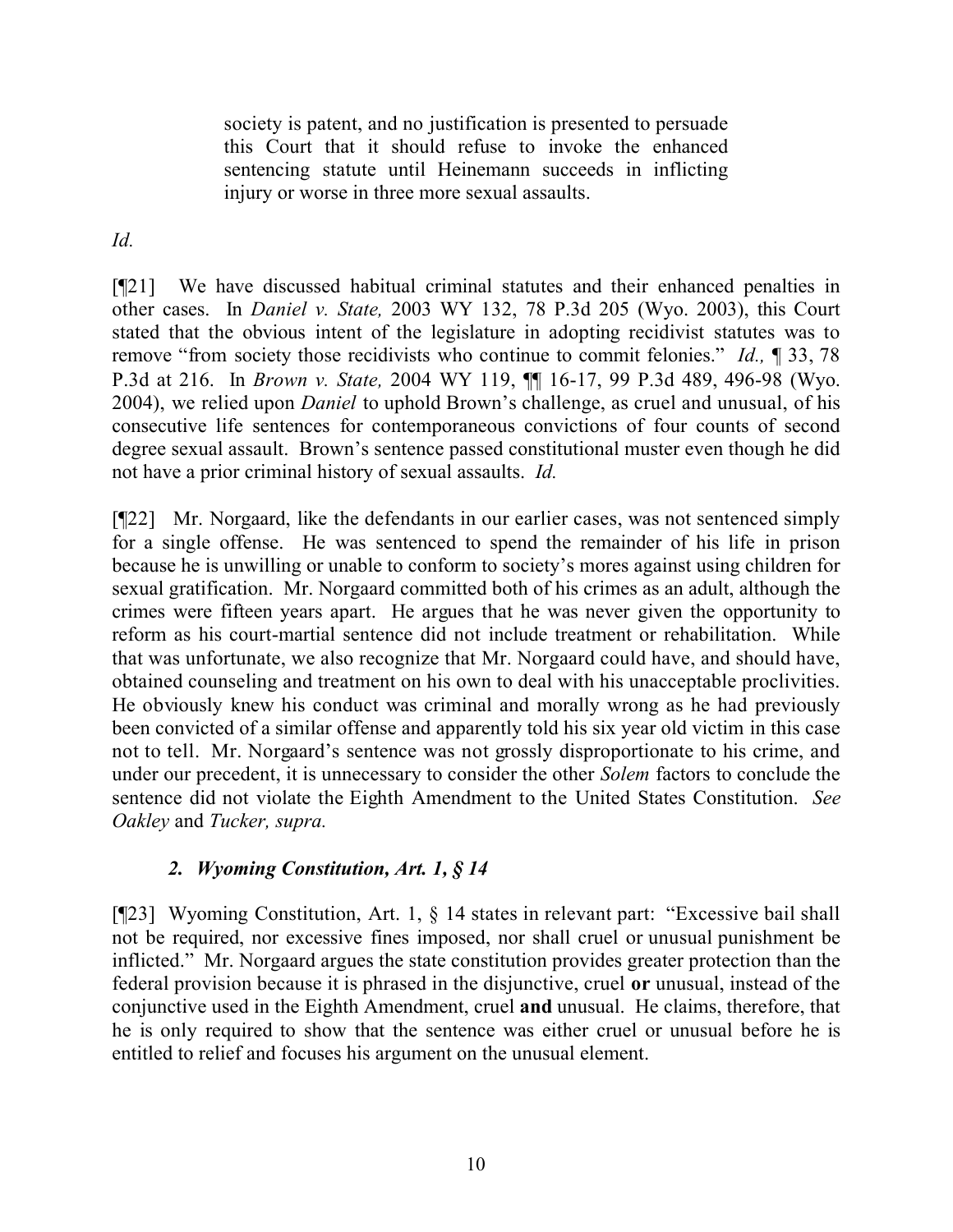[¶24] The United States Constitution provides minimum requirements for constitutional protections and states are required to ensure their laws do not provide less protection than the federal requirements. *Pierce v. State,* 2007 WY 182, ¶ 13, 171 P.3d 525, 530 (Wyo. 2007); *O'Boyle v. State,* 2005 WY 83, ¶ 23, 117 P.3d 401, 408 (Wyo. 2005). A state constitution can, however, provide greater protection than its federal counterpart. *O'Boyle,* ¶ 23, 117 P.3d at 408.

[¶25] Mr. Norgaard asserts this Court has recognized greater protection under Art. 1, § 14 than the Eighth Amendment by considering the terms "cruel" and "unusual" separately. Although it is true that the wording of the federal and state provisions is different, we have never conducted a comprehensive analysis to determine precisely how that difference equates to greater protection. The cases often cited by litigants for the proposition that the "cruel or unusual" language provides greater protection than the Eighth Amendment do not, in fact, say that. *See Johnson v. State,* 2003 WY 9, ¶¶ 35-37, 61 P.3d 1234, 1249 (Wyo. 2003); *Sampsell v. State,* 2001 WY 12, ¶¶ 10-11, 17 P.3d 724, 727-28 (Wyo. 2001). In fact, the *Sampsell* case discusses the term "unusual" in reference to the Eighth Amendment and cases interpreting it, and does not even mention the Wyoming constitutional provision. In *Johnson,* ¶¶ 35-37, 61 P.3d at 1249, we performed a cursory analysis of the individual terms; however, we did not determine, practically, how that equates to greater protection. More recently, we pointed out in *Bear Cloud v. State,* 2014 WY 113, ¶ 144, 334 P.3d 132, 137 (Wyo. 2014), that it is not enough for a proponent of a different interpretation of the Wyoming constitutional provision prohibiting cruel or unusual punishment to point out that the language is different from the federal language. *See also Duran v. State,* 363 S.W.3d 719 (Tex. Ct. App. 2011) (interpreting Texas constitutional prohibition against "cruel or unusual punishments" to be identical to the Eighth Amendment "cruel and unusual" language).

[¶26] "Recourse to our state constitution as an independent source for recognizing and protecting the individual rights of our citizens must spring not from pure intuition, but from a process that is at once articulable, reasonable and reasoned." *Saldana v. State,*  846 P.2d 604, 622 (Wyo. 1993) (Golden, J., concurring). The analysis required to establish greater protection under the state constitution involves a systematic review of applicable criteria, which may include the six non-exclusive neutral criteria recognized in *Saldana,* 846 P.2d at 622: "1) the textual language of the provisions; 2) differences in the texts; 3) constitutional history; 4) preexisting state law; 5) structural differences; and 6) matters of particular state or local concern." *O'Boyle,* ¶ 24, 117 P.3d at 408-09. Although analysis of each criterion may not be necessary or helpful in any particular instance, Mr. Norgaard makes no attempt to conduct any such analysis in this case.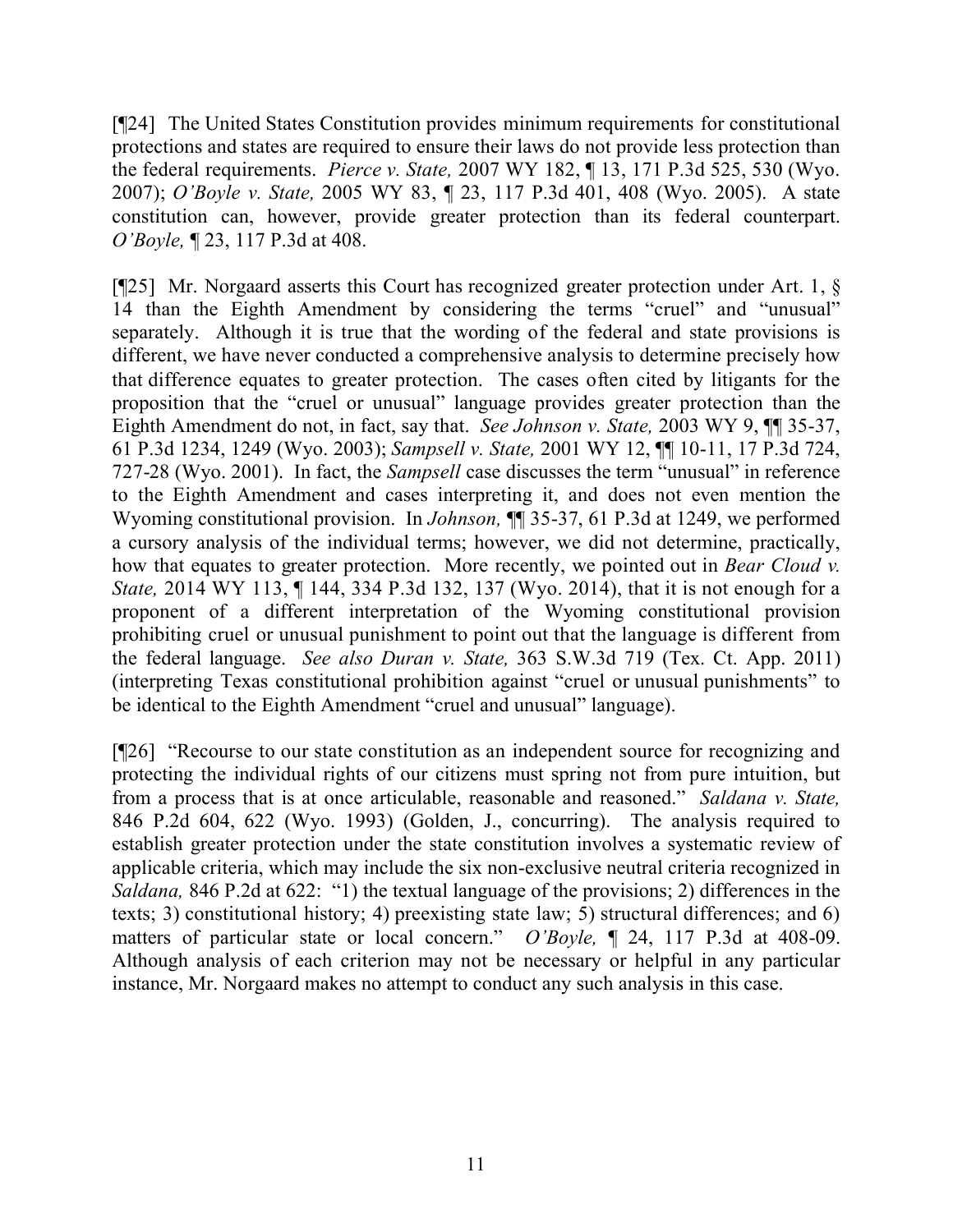[¶27] Nevertheless, we will follow the example set out in *Johnson* and conduct a simple investigation into whether Mr. Norgaard's sentence was unusual in constitutional terms.<sup>6</sup> Mr. Norgaard begins his argument that his sentence was unconstitutionally unusual with the proposition that repeat sex offenders are the only persons in Wyoming subject to a mandatory sentence of life in prison without parole. Mr. Norgaard correctly states that even murderers have the chance of being granted a sentence of life in prison while retaining the eventual possibility of being paroled. The penalties for first degree murder include death, life imprisonment without parole, or life imprisonment. Wyo. Stat. Ann. § 6-2-101 (LexisNexis 2013). It is, however, difficult to compare the two sentencing schemes because murderers are subject to both a more severe penalty than repeat sex offenders—death, and a less severe penalty—life imprisonment with possibility of parole.

[¶28] In addition, as the Oregon Supreme Court pointed out when faced with a similar argument in *State v. Wheeler,* 175 P.3d 438, 453 (Or. 2007) (en banc), the crimes and the reasoning behind the attendant punishments are different. Wheeler claimed that a presumptive sentence of life in prison without the possibility of parole was disproportionate to his sex crimes because a murderer could possibly be released after serving a twenty-five year minimum term. *Id.* The court aptly stated: "[t]hat argument, of course, ignores the fact that [the Oregon statute] is a recidivism statute that applies to the defendant only because he has two prior felony convictions for sex crimes." The fact that a murderer with no prior conviction could be subject to a less severe presumptive sentence than a repeat felony sex offender did not make the recidivism statute disproportionate. *Id.* Moreover, a sentencing scheme that makes a sentence mandatory, without providing the sentencing court with discretion, is not necessarily unconstitutionally unusual. As the United States Supreme Court recognized in *Harmelin,* 501 U.S. 957, 994-95, 111 S. Ct. 2680 "[s]evere, mandatory penalties may be cruel, but they are not unusual in the constitutional sense, having been employed in various forms throughout our Nation's history."<sup>7</sup>

[¶29] Mr. Norgaard maintains that the evolving standards of decency in a maturing society may prohibit punishment that was once acceptable. *See Trop,* 356 U.S. at 101, 78 S. Ct. at 598; *Graham,* 560 U.S. at 58-59, 130 S. Ct. at 2020. He does not, however, provide any authority to demonstrate that the evolving standards of decency demand that he, as a repeat child sex abuser, should be accorded a less severe sentence or the right to eventual parole. Indeed, an argument can be made that society has, in recent years,

 $\overline{a}$ <sup>6</sup> We recognize that the argument propounded by Mr. Norgaard and our analysis includes elements similar to elements two and three of the *Solem* test for proportionality. *See* ¶ 11, *supra*.

 $<sup>7</sup>$  This is an interesting statement in light of Mr. Norgaard's argument that, in order to be considered</sup> unconstitutional in Wyoming, a sentence has only to be shown to be either cruel or unusual and his focus is on the "unusual" term. Although we make no ruling on this matter, it would seem, under this precedent, it would be easier to show that a sentence is cruel than to show it is unusual.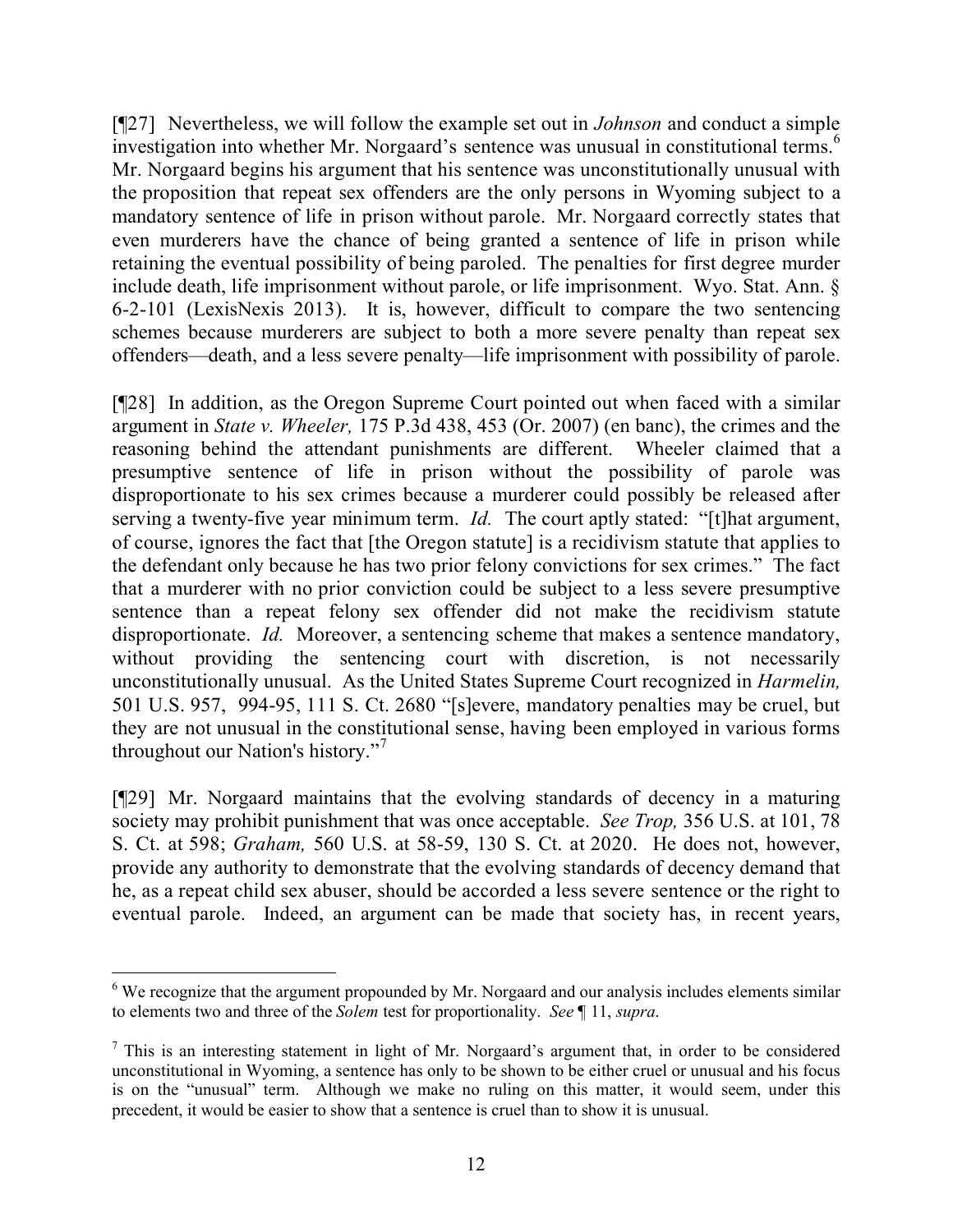evolved to demand greater protection for the victims and potential victims of sexual predators.

[¶30] The American criminal justice system has two general objectives—to punish wrongdoers and prevent future harm. Within each of these objectives are more specific goals like rehabilitation of offenders, etc. *See Prevention versus Punishment: Toward a Principled Distinction in the Restraint of Released Sex Offenders,* 109 Harv. L. Rev. 1711 (1996) [hereinafter referred to as *Prevention versus Punishment*]. *See also Graham,*  560 U.S. at 71-74, 130 S. Ct. at 2028 (listing the penalogical goals of retribution, deterrence, incapacitation and rehabilitation in the context of a categorical challenge to a sentencing scheme under the Eighth Amendment). In response to these objectives, many states and the federal government have enacted enhanced punishments for repeat sex offenders and laws aimed at deterring recidivism by released offenders, including requirements for registration with local authorities after release from custody. *See* K. Pogue, *Crimes; Sentence Enhancement – Sex Offenses: One Strike You're Out,"* 26 Pac.L.J. 240 (1995) (reviewing California enhanced punishment laws); Wyo. Stat. Ann. § 7-19-302 (LexisNexis 2013) (mandating registration of sex offenders in Wyoming); *Prevention versus Punishment* at 1711 (reviewing the trend of jurisdictions requiring registration and other forms of notification and identification after release from custody). The Oregon Supreme Court noted in *Wheeler,* 175 P.3d at 453, that the legislature could legitimately choose to punish serial sex offenders more harshly than repeat offenders of other crimes "because sex crime victims often are young and vulnerable to adult coercion, because of the possibility of recidivism by sex offenders, or because of the severity of the impact of such crimes on the victims." *See also State v. Brim,* 789 N.W.2d 80, 88 (S.D. 2010) (stating a harsh sentence was appropriate for the defendant's convictions for child sex crimes because of the high likelihood of recidivism).

[¶31] Although we have not conducted a comprehensive review of all jurisdictions within the United States, a brief survey of various state laws confirms that Wyoming is certainly not alone in mandating very severe punishments for repeat sex offenders. Our neighbor to the north, Montana, has a statutory scheme similar to Wyoming. It mandates a sentence of life in prison without parole for a second offense of sexual intercourse without consent and/or sexual abuse of children. Mont. Code Ann. § 46–18–219. In *State v. Webb,* 106 P.3d 521, 529-30 (Mont. 2005), the Montana Supreme Court ruled that the fact the defendant would never be eligible for parole even if he rehabilitated himself did not render the sentence cruel and unusual.

[¶32] Similarly, South Carolina law requires that upon a second conviction of a "most serious crime," which includes any degree of criminal sexual conduct with minors, a defendant must be sentenced to life imprisonment without parole. *State v. Sosbee,* 637 S.E.2d 571, 573, n.2 (S.C. Ct. App. 2006), citing S.C.Code Ann. § 17-25-45(A), (B) (2003 & Supp. 2005). Oklahoma punishes a second conviction of sexual abuse of a minor with a sentence of "life without parole." 21 Okla. Stat. Ann. § 51.1a. In *Wheeler,*